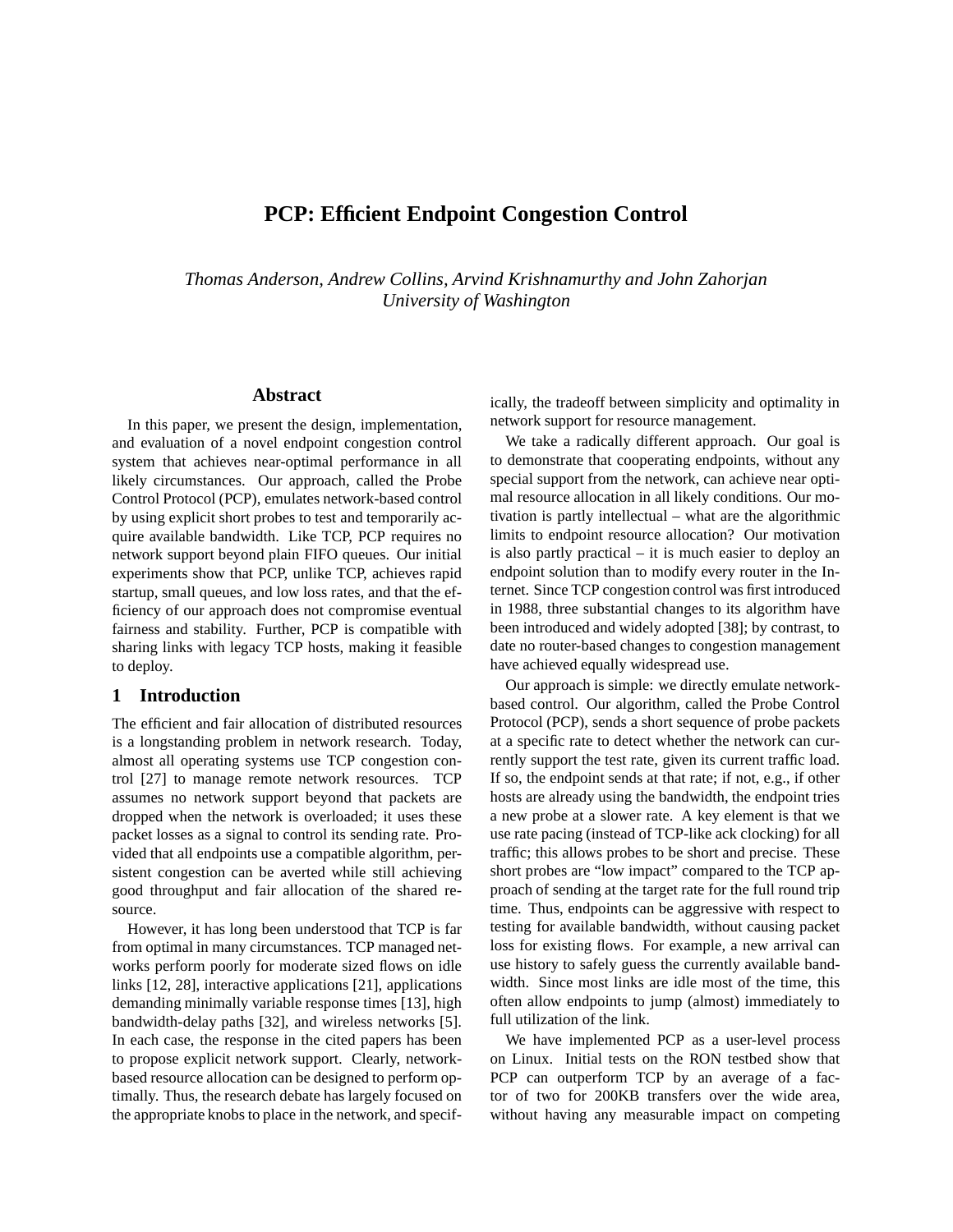|                           | Endpoint                                                                                  | Router Support                              |
|---------------------------|-------------------------------------------------------------------------------------------|---------------------------------------------|
| Try and<br><b>Backoff</b> | TCP [27], Vegas [10]<br>RAP [45], FastTCP [31]<br>Scalable TCP [34]<br>HighSpeed TCP [19] | DecBit [44], ECN [18]<br>RED [21], AQM [9]  |
| Request<br>and Set        | <b>PCP</b>                                                                                | ATM [4, 46], XCP [32]<br>WFQ [14], RCP [15] |

Table 1: Congestion Control Design Space

TCP traffic. We supplement these results with simulation experiments, where we show that PCP achieves our goals of near optimal response time, near zero packet loss rates, and small router queues, across a wide variety of operating environments; we further show that it has better fairness properties than TCP. A Linux kernel implementation is also currently in progress. Interested readers can obtain the source codes for the implementations and the simulation harness at http://www.cs.washington.edu/homes/arvind/pcp.

A practical limitation of our work is that, like TCP, we provide no means to counter misbehaving hosts; network based enforcement such as fair queueing [14] is still the only known means to do so. We show that PCP, unlike TCP, benefits from fair queueing, thus making it the first system to do well for both FIFO and fair-queued routers. Any future network is likely to have a mixture of FIFO and fair-queued routers, making an endpoint solution compatible with all a necessity for network evolution. In our view, TCP's poor performance over fair-queuing routers is a barrier to further deployment of router enforcement. By contrast, PCP can be seen as a stepping stone for more robust isolation mechanisms inside the network, thereby improving the overall predictability of network performance.

The rest of this paper presents our approach in more detail. Section 2 outlines the goals of our work, arguing that TCP is sub-optimal in many common network conditions found today. Section 3 describes the design of the PCP algorithm. We evaluate our approach in Section 4, discuss related work in Section 5, and summarize our results in Section 6.

## **2 Design Goals**

Table 1 outlines the design space for congestion control mechanisms. We argue in this section that PCP explores a previously unstudied quadrant of the design space – endpoint emulation of optimal router-based control. If we were to start from scratch, the design goals for a congestion control algorithm would be clear:

• Minimum response time. The average time required for an application transfer to complete should be as

small as possible. Since most transfers are relatively short, startup efficiency is particularly important [16].

- Negligible packet loss and low queue variability. Because sources in a distributed system cannot distinguish between the root causes of packet loss, whether due to media failure, destination unavailability, or congestion, it is particularly important to avoid adding to that uncertainty. Similarly, large queueing delays unnecessarily delay interactive response time and disrupt real-time traffic.
- Work conserving. In steady state, resources should not be left idle when they might be used to send data.
- Stability under extreme load. Aggregate performance should approach physical limits, and per-flow performance should degrade gracefully as load is added to the system.
- Fairness. Competing connections (or *flows*) which are not otherwise limited should receive equal shares of the bottleneck bandwidth. At the very least, no flow should starve due to competing flows.

Note that network-based congestion control can easily achieve all of these goals [4, 46]. With ATM, for example, endpoints send a special rate control message into the network to request bandwidth, enabling the bottleneck switch or router to explicitly allocate its scarce capacity among the competing demands. We call this approach "request and set" because endpoints never send faster than the network has indicated. Response time is minimized because fair share is communicated in the minimum possible time, a round trip. This also results in queues being kept empty and bandwidth being allocated fairly. Our goal is to see if we can achieve all these properties without any special support from the network [47], by emulating "request and set" mechanics from endpoints.

By contrast, TCP congestion control achieves the last three goals [27] but not always the first two. TCP carefully coordinates how the sending rate is adjusted upwards and downwards in response to successful transmissions and congestion signals. We call this approach "try and backoff" since an end host sends traffic into the network without any evidence that the network has the capacity to accept it; only when there is a problem, that is, a packet loss, does the end host reduce its rate.

Since a TCP endpoint has no knowledge of the true available bandwidth, it initially starts small and through a series of steps called slow start, drives the network to saturation and packet loss, signaling the capacity limit of the network. Although effective, this process can waste bandwidth on startup – asymptotically  $O(n \log n)$ in terms of the path's bandwidth delay product [12]. (To be fair, TCP congestion control was designed at a time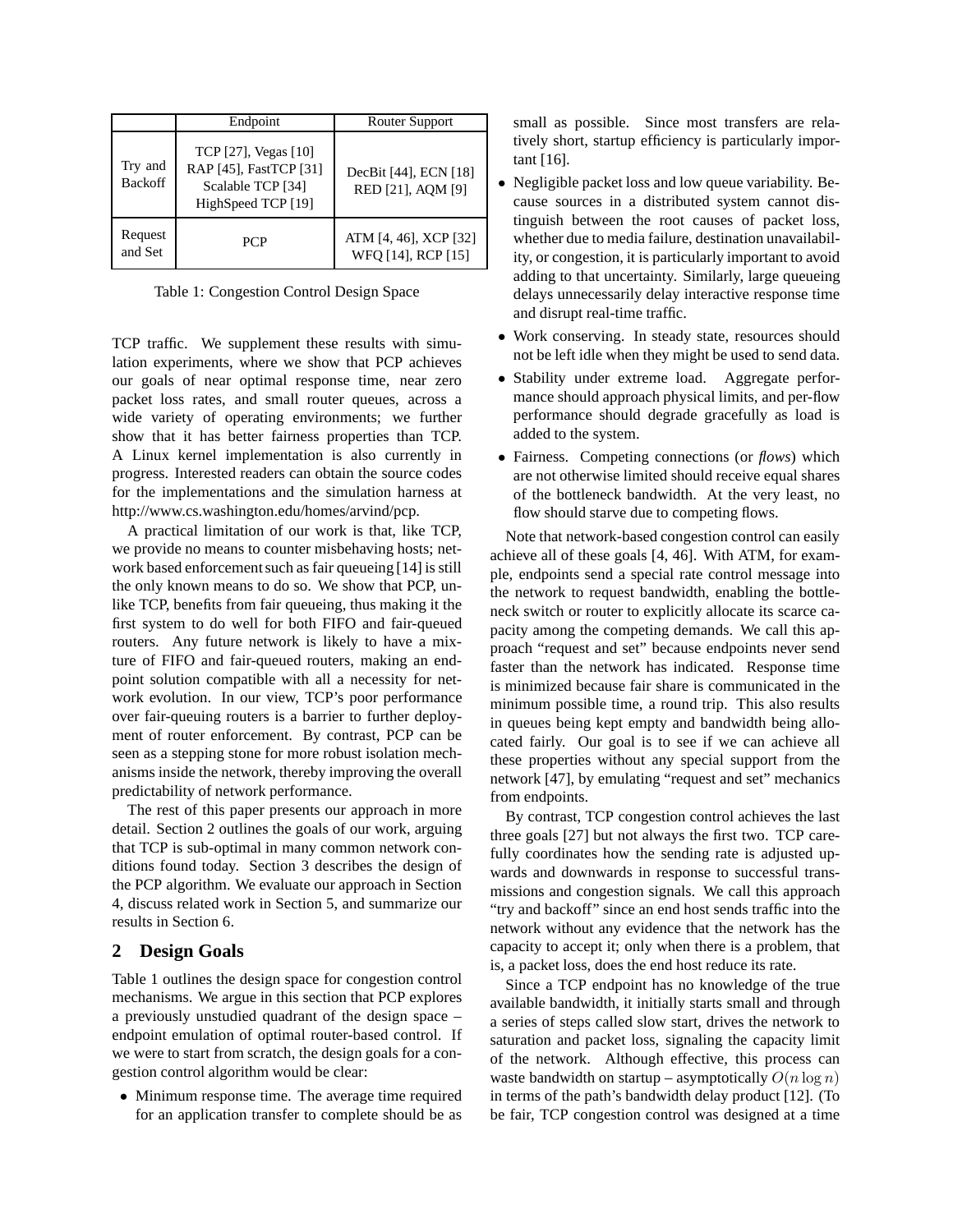when links were thin and usually fully utilized; in these situations the efficiency loss of slow start is minimal.) Further, TCP's slow start inefficiency is fundamental. Several proposals have been made for methods to jump start the initial window size, but they run the risk of causing increased packet losses in situations where there is persistent congestion [19].

Once a TCP endpoint determines the available bandwidth, in theory the link will be fully utilized, amortizing the initial inefficiency for a sufficiently long connection. Of course, many flows are short. Even for long flows, TCP steady state behavior can be disrupted by the bursty traffic pattern emitted by other flows entering and exiting slow start. In practice, TCP may achieve only a fraction of the available bandwidth, because of the need to slowly increase its sending rate after a loss event to avoid persistent congestion [30, 32]. Similar problems occur with TCP in the presence of noise-induced loss, such as with wireless links [5].

Some researchers have studied how to modify end hosts to improve TCP performance, while keeping its basic approach. For example, TCP Vegas [10], FastTCP [31], Scalable TCP [34], and HighSpeed TCP [19] all attempt to improve TCP steady state dynamics. Vegas and FastTCP are similar to PCP in that they use packet delay to guide congestion response, but unlike PCP, they do so only after sending at the target rate for the entire round trip time. And because all of these alternate approaches leave slow start unchanged, they only help the small fraction of transfers that reach steady state.

Other researchers have explored adding TCP-specific support to routers. For example, routers can drop packets before it becomes absolutely necessary [21, 9], as a way of signalling to end hosts to reduce their sending rates. However, this trades increased packet losses in some cases for lower delay in others; most users want both low loss and low delay. Some have advocated setting a bit in a packet header to signal congestion back to the sender [44, 18], but this does nothing to address the slow start inefficiency. This has led some to advocate adding an ATM-style rate control message to the Internet to allow for more rapid TCP startup [42, 15]. And so forth.

Our approach is to explore the opposite quadrant in Table 1. Is it possible to achieve all five goals using only endpoint control, by emulating the "request and set" semantics of explicit router-based resource allocation? In doing so, we hope to design a system that is better suited to the tradeoffs we face today vs. what TCP faced fifteen years ago. In designing our system, note that we place the first two goals listed above ahead of the last three, in priority. While we want our system to to be efficient, stable and fair under high load, we also want our system to behave well in the common case.

The common case is that most network paths are idle most of the time, and are becoming more so over time [41, 2]. This was not always true! Rather, it is the natural consequence of the cumulative exponential improvement in the cost-performance of network links—at least in industrialized countries, it no longer makes sense for humans to wait for networks. By contrast, when TCP congestion control was initially designed, wide area network bandwidth cost over one thousand times more than it does today; at that price, fairness would naturally be more important than improving connection transfer time. The opposite holds today.

Second, even with HTTP persistent connections, most Internet transfers never reach TCP steady state [22, 48]. Even when they do, startup effects often dominate performance [12]. For example, a 1MB cross-country transfer over fast Ethernet can achieve an effective throughput with TCP of only a few Mbps, even with no other flows sharing the path. Home users are more frequently bandwidth-limited, but even here, TCP is not well-suited to a highly predictable environment with little multiplexing.

Third, computation and memory are becoming cheaper even faster than wide area network bandwidth. TCP was originally designed to avoid putting a multiplication operation in the packet handler [27], yet at current wide area bandwidth prices, it costs (in dollars) the same amount to send a TCP ack packet as to execute half a million CPU instructions [25]. One consequence is that hardware at aggregation points is increasingly limited by TCP mechanics: to remain TCP "friendly" the aggregation point must not send any faster than k parallel TCP connections [6], something that is only efficient if there are multiple active flows to the same destination. By contrast, PCP can benefit directly from an endpoint's excess cycles and memory by modeling the likely behavior of a network path, even if the path has not been recently used.

Finally, our approach integrates better with constant rate real-time traffic. Without router support, TCP's continual attempts to overdrive and backoff the bottleneck link can disrupt fixed-rate flows that are sharing the link, by introducing packet delay jitter and loss. To some extent, this problem can be reduced by sophisticated active queue management (AQM) [24]. Lacking widespread deployment of AQM systems, most ISP's today have abandoned the vision of integrated services—they provision logically separate networks to carry voice over IP as distinct from regular web traffic—as the only practical way to achieve quality of service goals. By contrast, in PCP, best effort traffic will normally have very little impact on background fixed-rate traffic, again without any special hardware support.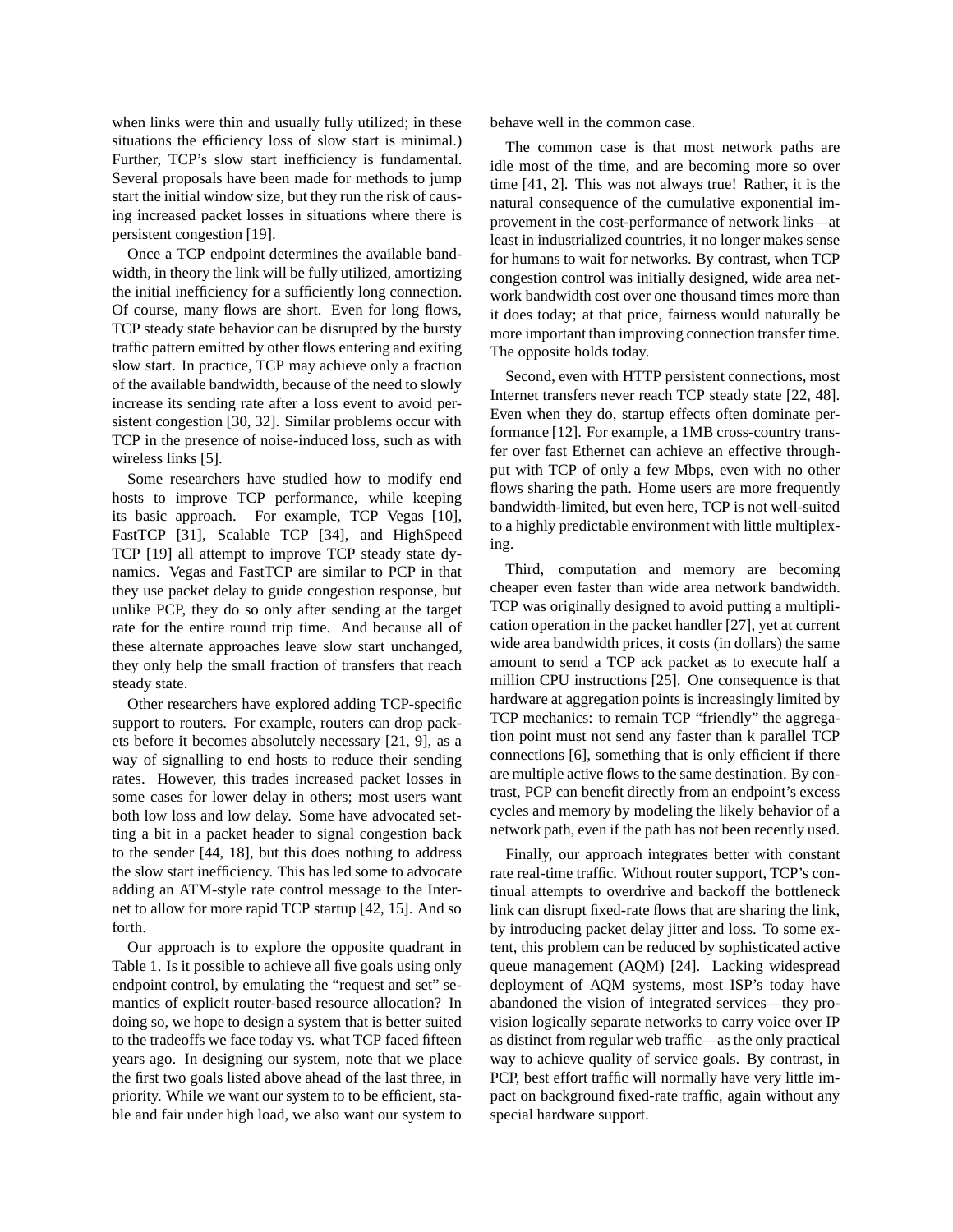| Mechanism            | Description                                                                                                                                                                  | Goal                                  | Section     |
|----------------------|------------------------------------------------------------------------------------------------------------------------------------------------------------------------------|---------------------------------------|-------------|
| probes               | Senders use short transmission bursts with limited payload<br>to 'prove'' the existence of available bandwidth, while mini-<br>mizing any long term effects of failed tests. | low loss                              | Section 3.1 |
| direct jump          | Given a successful test, senders increase their base rate to the<br>rate that test.                                                                                          | min response time                     | Section 3.1 |
| probabilistic accept | Accept tests taking into account the variance observed in the<br>available bandwidth measurements.                                                                           | fairness                              | Section 3.1 |
| rate compensation    | When existing senders detect increasing queueing, they re-<br>duce their rates to drain the queue.                                                                           | low loss,<br>low queues               | Section 3.2 |
| periodic probes      | Senders periodically issue new probes to try to acquire addi-<br>tional bandwidth.                                                                                           | work-conserving                       | Section 3.3 |
| binary search        | Senders use binary search to allocate the available band-<br>width.                                                                                                          | min response time,<br>work conserving | Section 3.3 |
| exponential backoff  | Senders adjust the frequency of tests to avoid test collisions<br>and failures.                                                                                              | stability                             | Section 3.3 |
| history              | Senders use heuristics to choose the initial probe rate.                                                                                                                     | min response time                     | Section 3.4 |
| tit for tat          | Reduce speed of rate compensation if past compensation was<br>ineffective.                                                                                                   | <b>TCP</b> compatibility              | Section 3.5 |

Table 2: A Summary of PCP Mechanisms

To sum, TCP is optimized for the wrong case. Like TCP, the design we describe in this paper provides robust congestion control for a wide range of operating conditions. But equally importantly, our approach is better than TCP for the common case: moderate-sized transfers over mostly idle links with near-zero loss and low delay even when there is congestion. Of course, network-based congestion control solutions have already been shown to provide these characteristics; our point is simply to demonstrate that we can achieve these goals without network support.

# **3 PCP Design**

In this section, we sketch the various elements of the PCP design. Table 2 provides a road map. For this discussion, we assume that PCP is used by all endpoints in the system to manage network resources; we defer to the end of this section a discussion of how to make PCP backwardly compatible with TCP end hosts. PCP represents a clean-slate redesign to endpoint congestion control; we do however retain the TCP mechanisms for connection management and flow control.

## **3.1 Emulating Request-and-Set**

PCP is very simple at its most basic (Figure 1): endpoints send *probe packets*, which are short sequences of packets spaced at a target test rate, to determine if the network has the capacity to accommodate the request. If this *probe* is successful, the end host can immediately increase its base rate by the target rate of the probe; it



Figure 1: Example of a successful and a failed PCP probe.

then transmits the *baseline packets* in a *paced* (equally spaced) manner at the new *base rate*. The probe rate is adjusted (primarily) by changing the duration over which the probe data is sent, not the amount of data that is sent. If the initial probe is unsuccessful (e.g., the network does not have the spare capacity), the end host must try again. A key element of our approach is that endpoints only increase their base sending rates immediately after a successful probe, and at no other time; thus, modulo the round trip delay, a successful probe indicates that the network resource is unallocated.

Probe success and failure is defined by whether the probe packets induce queueing inside the network, measured by whether the delay increases during the probe. For each PCP data packet, a timestamp is recorded at the receiver and returned to the sender, akin to the TCP timestamp option [26]; measuring changes in delay at the receiver allows us to eliminate variability induced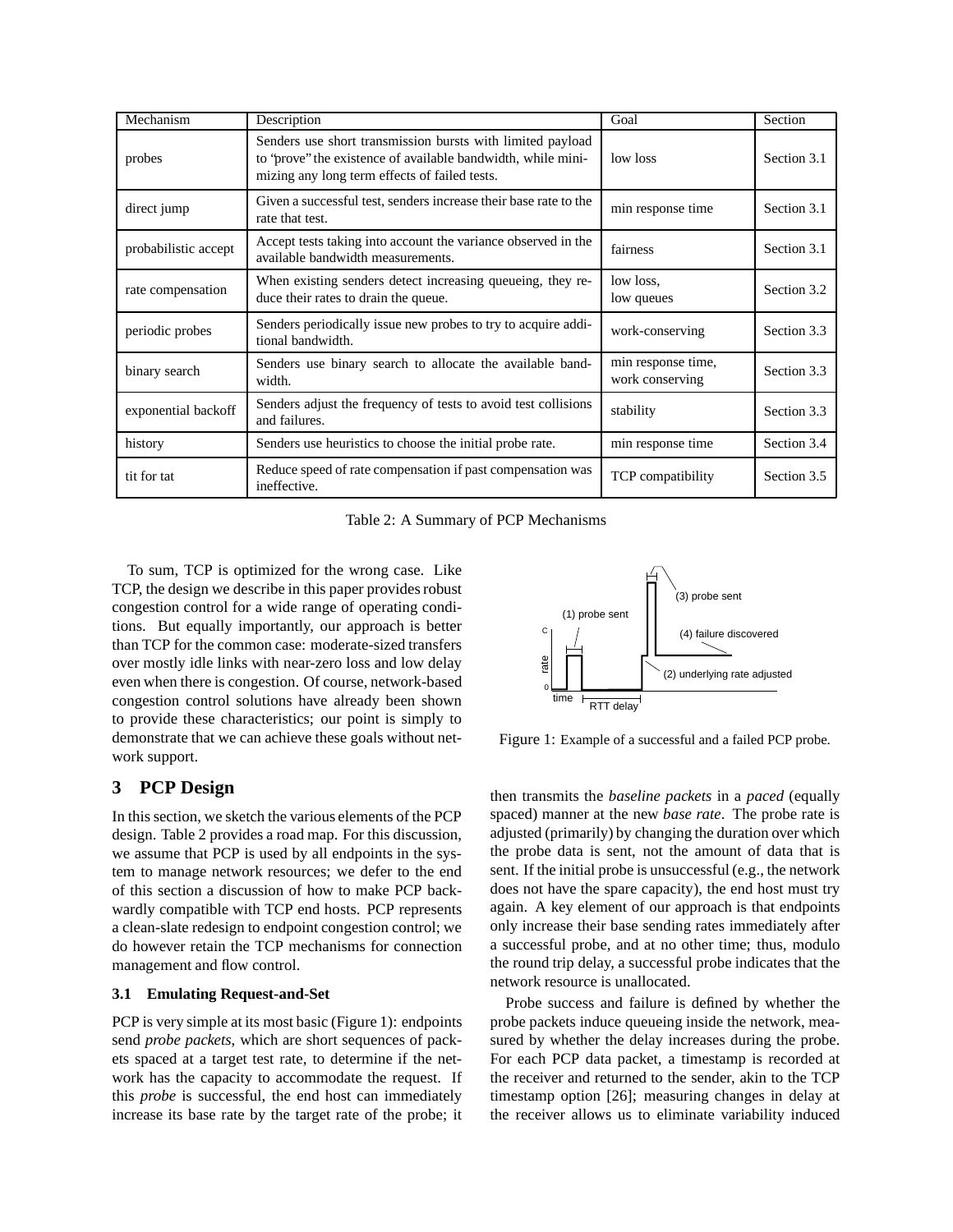by the reverse path. Our test for available bandwidth is similar to the one suggested by Jain and Dovrolis [29], but is designed to be more robust to the noise caused by PCP's probe process. Specifically, we use least squares to fit a line through the sequence of delay measurements and accept the test rate if the measurements are consistent with flat or decreasing delay; otherwise, the probe is rejected. Furthermore, since measurements are rarely determinative of the true state of the network, we use a "probabilistic accept" rule that accepts probes nondeterministically. The least squares fit yields a probability distribution function characterized by the estimated delay slope and a standard error for the estimated value. A low error indicates a good fit, while a high value might be due to measurement noise or variability in cross traffic. We randomly choose whether to accept a probe based on this probability distribution.

We do not assume a hard real-time operating system implementation; some jitter is acceptable in the scheduling of packets as the fitting process is robust to small variations in packet spacing. We however assume the availability of fine-grained clocks; nanosecond clocks and timers have become commonplace on modern processors [40], sufficient for scaling to gigabit speeds. Generic timestamp and packet pacing logic is also becoming increasingly common on network interface hardware.

To enable an apples to apples comparison, we set the initial probe size to match the initial TCP packet. After an initial packet exchange to verify the receiver is willing to accept packets (a mirror of the TCP SYN exchange), PCP sends, as its first probe, data equal to a maximum size packet, but divided into  $k$  separate chunks (currently, 5). Probe packets may carry live data, so that if the data to be transferred is sufficiently small, it may complete within the probe packets – that is, whether or not the network can accept packets indefinitely at the probe rate. Although some have proposed using a larger initial window size in TCP to speed its discovery of the available bandwidth for high capacity paths, this would come at the potential cost of added congestion on low capacity paths. By separating the probe *rate* from the *size* of the probe, PCP avoids having to make this trade-off; as we describe below, we can safely use history to select an aggressive rate for the initial test.

If the probe is successful, PCP immediately jumps to the requested rate. As a minor optimization, once an end host is successful in obtaining sufficient bandwidth, we convert to using  $k$  maximum sized packets as probes, again, paced at the target bit rate. This provides better accuracy for high bandwidth paths.

#### **3.2 Rate compensation**

A key challenge for PCP is to gracefully eliminate queues that might build up at a bottleneck router. Queues can build up for several reasons. One obvious cause is failed probes. If all of the bottleneck bandwidth has been allocated, any additional probe will induce queueing that will not disappear until some flow reduces its bandwidth. As more failed probes accumulate, the queues could slowly build to the point where packet loss is inevitable. A more severe cause is due to the time lag between when an end host makes a probe and when it can allocate the bandwidth. In PCP, the request and set operations are not atomic. If two or more hosts send a probe at approximately the same time, both probes may succeed, resulting in duplicate allocation of the same bandwidth. In this case, the link may be over committed, and unless one or both hosts reduce their rates, queues will quickly build up to cause packet loss.

Fortunately, it is straightforward for PCP to detect queueing at the bottleneck. Recall that once an end host allocates bandwidth, it sends its data as paced packets at the base rate. If there is no queueing at the bottleneck, the delays for these data packets will be regular. Any increase in the delay indicates a queue, requiring a rate reduction to eliminate. Note that complex link layer arbitration, as in 802.11, is perfectly compatible with PCP; any added delay in those systems is an indication of queueing – that the endpoints are sending faster than the underlying network can handle.

Eliminating queues caused by PCP endpoints is also easy. Whenever a queue is detected, all existing senders proportionately reduce their rate sufficiently to eliminate the queue over the next round trip. We call this process, *rate compensation*. Eliminating the queue over one round trip is more aggressive than is strictly required by control theory [32], but in our system, any queueing is an indication of resource contention. Under contention, proportionate decrease among existing senders, and uniform competition for newly available bandwidth among all senders, helps achieve eventual fairness.

We use two mechanisms to detect over-committed network links. First, we monitor the gap between baseline PCP packets as they enter and exit a network path. If the time gap observed at the receiver  $(\Delta_{out})$  is greater than the spacing  $\Delta_{in}$  used by the sender, the bottleneck link is likely to be overloaded. To avoid making matters worse, we reduce the base sending rate by a factor of  $(\Delta_{out} - \Delta_{in})/\Delta_{out}$ . Second, in order to drain the queue, we monitor the one-way delays experienced by PCP packets. If the maximum one-way delay (*maxdelay*) observed in the previous round trip time is greater than the minimum observed one-way delay to the destination (*min-delay*), then there is persistent queueing at the bottleneck link. To eliminate the queue build-up, we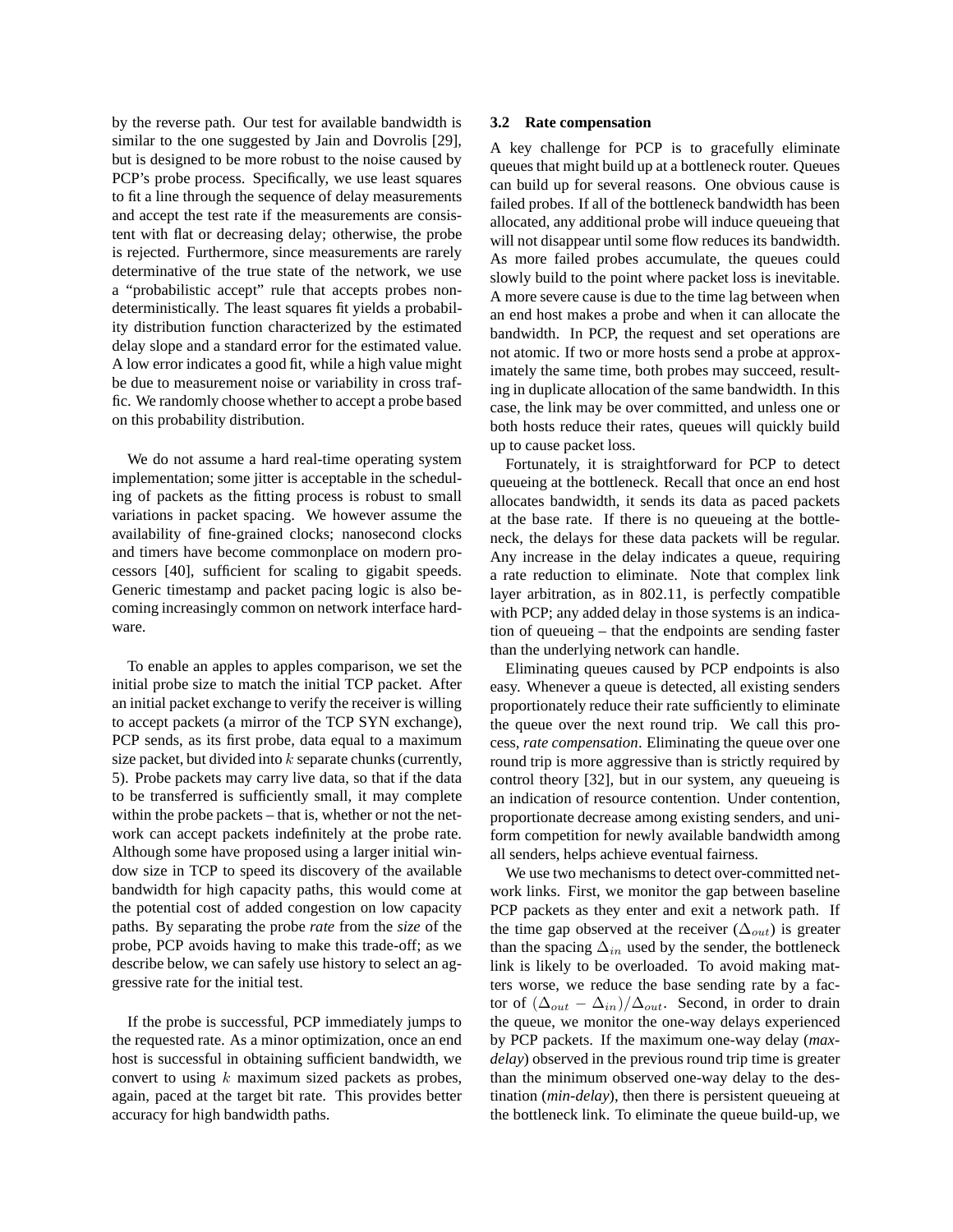reduce the sending rate by a factor of (*max-delay* - *mindelay*)/*max-delay*. In both cases, we bound the proportionate decrease to the TCP backoff rate – no more than half of the prior rate during any round trip. (We concern ourselves only with the measurements during the previous round trip as prior rate compensation is presumed to have eliminated the overloads during prior round trips.) If all senders detect queueing and reduce their rate by this proportion, and no further probes are launched, it is easy to show that the queue will disappear within one round trip time. Senders with much shorter round trip times will reduce their rate more quickly, shouldering more of the burden of keeping queues small, but they will also be able to acquire bandwidth more quickly by probing for new bandwidth at a faster rate.

Once the base rate is reduced, probes may successfully re-acquire the bandwidth. These probes may be launched either by other nodes, or even by the reducing node itself. This is done to foster additive increase, multiplicative decrease behavior when there is contention. If the queues do not dissipate, the existing senders will continue to proportionally decrease their rates. Some combination of flows will acquire the released bandwidth.

A detail is that we apply the rate compensation incrementally, after every acknowledged packet, by comparing the required rate compensation to the rate reductions that have already been applied over the previous round trip time. If the new rate compensation is larger, we reduce the sending rate by the difference. This is similar to a single rate adjustment made once per round trip time, but operates at a finer granularity. Further, to reduce the impact of the noise on the system, we discard outliers represented by either the lowest 10% or the highest 10% of the measured values.

Another detail is that Internet routing changes can transparently alter the baseline one-way packet delay. Although some have called for providing endpoints the ability to detect when their packets have been rerouted [36], that facility is not available on the Internet today. There are two cases. If the routing change decreases the baseline delay, the node will update its *mindelay*, observe there is a difference between the new *mindelay* and the previous *max-delay*, and proceed to reduce its rate by at most one half. Behavior will then revert to normal after one round trip, and the end host will be free to probe to acquire bandwidth on the new path. If the routing change increases the baseline delay, the node will see an increase in its *max-delay* and likewise reduce its rate in an attempt to compensate. This reduction will dissipate after *min-delay* has timed out. Note that the probe process is independent of rate compensation; probe success is based on the measured increase in delay during the probe, and not on the long term estimation of the queue. Thus, as long as the new path has spare capacity, the end host will be able to quickly re-acquire its released bandwidth. Both types of routing changes result in temporarily reduced efficiency, but with the positive side effect that the affected endpoints are less aggressive exactly when the state of the network is in flux.

#### **3.3 Probe control**

Because probes carry limited payload and rate compensation corrects for any mistakes that occur, an end host can be aggressive in selecting its probe rates. For example, it can pick the probe rate that maximizes its expected yield – the likelihood of the probe's success times the requested rate. Unless there are long periods of full utilization of the network, it is better for all concerned for an arriving flow to quickly grab all available bandwidth, complete the transfer, and exit the system, leaving future resources for future arrivals. Of course, we do want the system to be work-conserving, stable and fair under persistent congestion, and thus we need to introduce additional mechanism in PCP to accomplish those goals. That is the topic of this sub-section. Note however that if high load behavior is your only concern (e.g., response time and loss rate are unimportant), TCP's current behavior is adequate, and our design would offer few benefits.

In the absence of any other information, we set the initial target probe rate to be one maximum sized packet in half of the round trip time, as measured by the initial connection establishment (TCP SYN) packet exchange. If successful, during the next round trip the end host can send its base rate packets at that probe rate – two maximum sized packets per round trip time. It may also continue probing.

In our initial prototype, we use exponential increase and decrease to guide the search process, doubling the attempted rate increase after each successful probe, and halving the rate increase after each unsuccessful one. This guarantees that, regardless of the starting point or the capacity of the link, an end host fully allocates the available bandwidth in  $O(\log n)$  steps. (A further optimization, which we have not yet implemented, is to use the slope of the response times from a failed probe to guess the next probe rate – in essence, the slope tells us by how much we have overestimated the available bandwidth. This will be particularly important for capacityconstrained paths, as the initial round trip time as measured by the small connection establishment packet, may vastly underestimate the round trip time for a maximally sized packet.) Note that while we never conduct more than one probe per measured round trip time, if the available bandwidth is small enough, we may stretch a single sequence of probe packets across multiple round trips. Thus, PCP gracefully scales down to very low bandwidth and/or oversubscribed paths. By contrast, TCP has a minimum window size of one packet; this can result in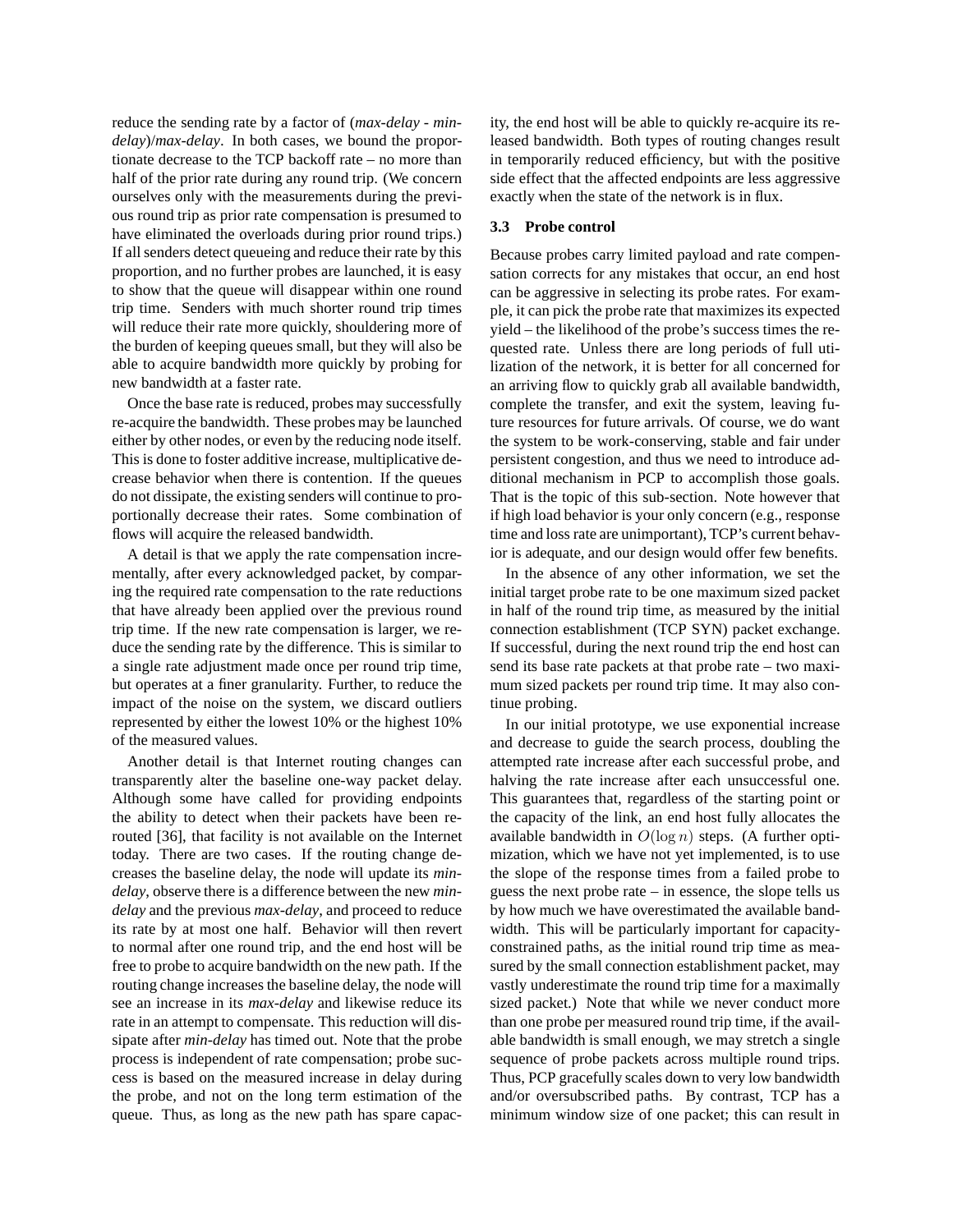very high packet loss rates for paths where each flow's share is less than a single packet per round trip [39, 37].

Since we do not want nodes to continuously probe unsuccessfully for bandwidth, we place a lower bound on the rate that a flow can request from the network, at 1% of its current base rate. Once an existing sender has failed to acquire its minimum rate, it exponentially reduces its frequency of probing, up to a limit of 100 round trips. Within this interval, the probe is placed randomly. This is analogous to Ethernet, for a similar purpose. Removing the limit would improve theoretical scalability, but at a cost of reduced efficiency in acquiring recently released bandwidth.

We further note that our probabilistic accept rule for probes allows a probe to succeed even if it causes a small amount of queueing, thereby allowing new connections to succeed at receiving small amounts of bandwidth and triggering incumbent flows to release their bandwidth due to rate compensation. As a side effect, the rule also improves efficiency under heavy load by keeping the queue non-empty [10]. This behaves much like routerbased active queue management (AQM), but controlled from the endpoint. A side effect, discussed below, is that the rule also makes PCP more robust when competing with legacy TCP flows.

#### **3.4 History Information**

As described so far, PCP seems merely to have replicated the delays caused by TCP slow start –  $O(\log n)$  steps to determine the bandwidth. However, we note that the impact of a PCP probe is independent of its test rate, in contrast to TCP's approach of sending at its target rate for a full round trip time. Thus, it is easy to test aggressively in PCP, without fear of disrupting existing connections. We use this flexibility to reduce the startup transient to a constant number of round trips in the common case.

We achieve this by keeping *history information* about the base rates previously used to each Internet address. When this history information is available, we set the initial probe rate to be  $1/3$  of the previous base rate, and then use binary search from that point forward. This allows the end host to usually identify the optimal rate within two round trip times after the initial connection establishment. We also keep track of the variance in base rates and the accuracy of predictions made based on the history information; if the history provides inaccurate estimate, we halve/double the initial probe rate after each inaccurate/accurate prediction, up to 1/3 of the base rate. Note that we do not set the initial rate to be the entire previous base rate, to avoid the chance that multiple hosts will simultaneously probe for, and seemingly acquire, the full link bandwidth. Our use of history is similar to that of the MIT Congestion Manager (CM) [6] but more general; because CM uses TCP, it can only reuse the congestion window if multiple transfers to the same location happen almost simultaneously. A mistakenly large congestion window in TCP could cause massive packet loss. Because the cost of making a mistake with history in PCP is only a wasted probe, we can make more aggressive use of potentially stale data of the likely available bandwidth of a path.

### **3.5 TCP Compatibility**

To be feasible to deploy, PCP must be able to share network resources with existing TCP connections. Naively, as TCP increases its window size, queues will build up, and any PCP endpoints will reduce their sending rate to compensate. The TCP host will proceed unimpeded, continuing to increase its window size, causing further rate reductions from the PCP hosts.

We do not believe it is essential for PCP to be strictly fair with respect to TCP hosts, since that might well require simulating TCP's precise semantics. Rather, our goal is for PCP to be incentive compatible when sharing resources with TCP, so that it outperforms TCP while avoiding starvation for TCP hosts. Since PCP does much better than TCP for the common case of short to moderate transfers, there is substantial room for PCP to outperform TCP without needing to actively penalize TCP senders.

Our design walks this delicate balancing act. First, we recognize when a bottleneck is being shared with TCP, by observing when PCP's rate compensation is ineffective at reducing the queue size over several consecutive round trips. Normally PCP would continue to decrease its rate in the hope of eliminating the queue, but instead we apply a "tit for tat" rule, *decreasing* the rate compensation by a factor of ten for as long as rate compensation is ineffective. While this might seem counter-intuitive – increasing aggressiveness precisely at the point when congestion is building – "tit for tat" is needed to counter TCP's overly aggressive behavior. Eventually, the TCP connection will over-drive the link, causing loss and backoff for the TCP sender; PCP can then increase its rate during these periods. Our measurements and simulation results indicate that the TCP backoff and reduced PCP rate compensation balance out in most cases. When the TCP flow completes, any remaining PCP flows will find that rate compensation again becomes effective, enabling them to revert to their normal behavior.

In all other respects, PCP is backwardly compatible with legacy TCP hosts. We re-use the TCP packet header, indicating whether PCP should be used as an option in the TCP SYN packet. If the PCP receiver acknowledges the option, the sender uses PCP; otherwise we use traditional TCP congestion control.

There is no fundamental reason we cannot design a PCP sender to interoperate with an unmodified TCP re-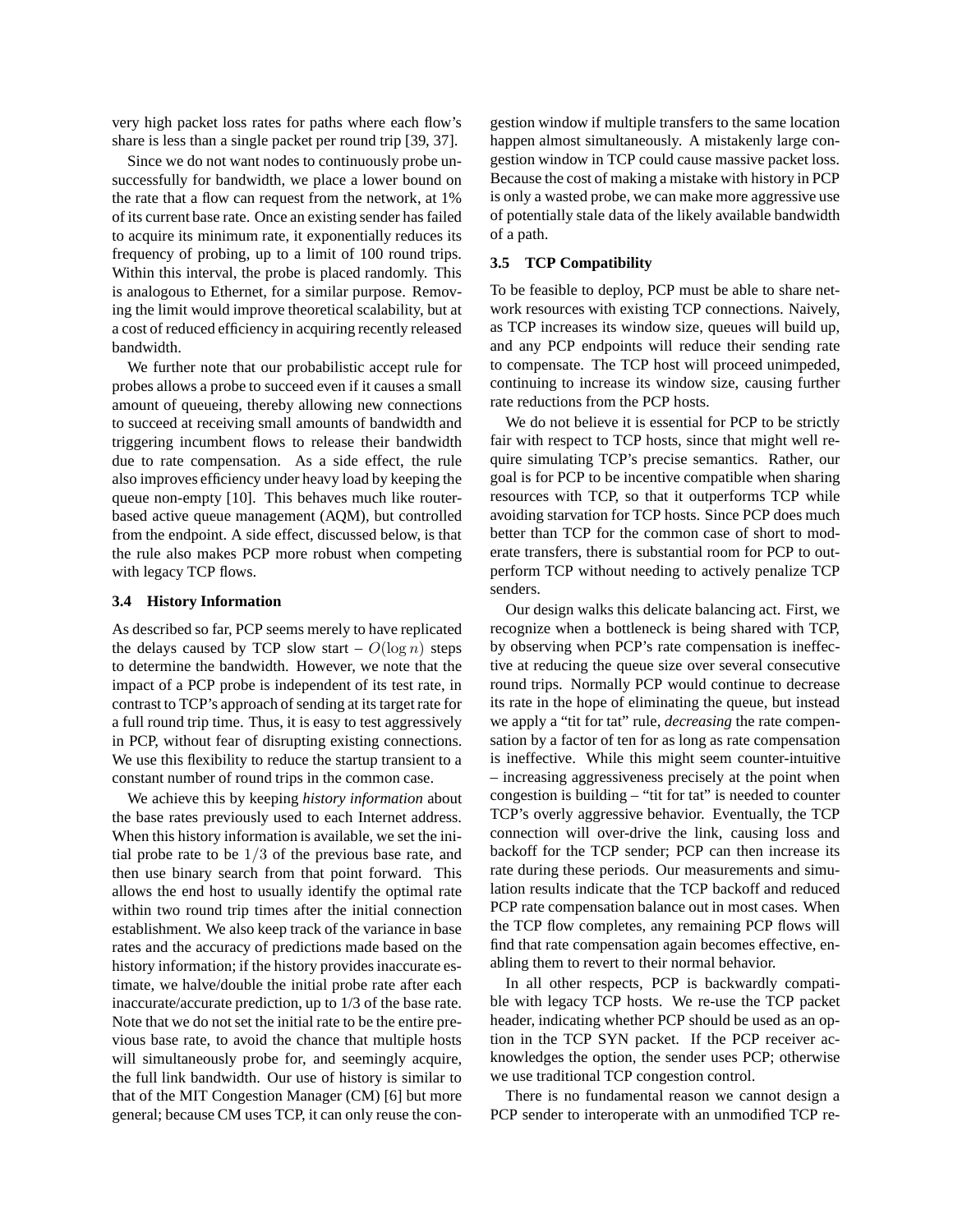

Figure 2: Cumulative distribution function of the average transfer time for the 380 wide-area paths in the RON testbed.

ceiver. The principal difference between a PCP and a TCP receiver are in the precise semantics of timestamps and delayed acknowledgments. TCP timestamps are similar in theory to those used in PCP to measure oneway delay, but the TCP specification is tightly bound to the TCP retransmit timer logic. The TCP timestamp reflects the time that the *data* being acknowledged was received, not the time that the packet causing the acknowledgment was received. Instead, we plan to use round trip measurements to approximate one-way delay when interoperating with a TCP receiver. Similarly, PCP assumes that delayed acknowledgments are turned off; a PCP sender can disable the receiver's delayed acknowledgment logic by simply reordering every other packet or by sending all probe packets as doublets.

An interesting, and future, research question is whether we can design a PCP receiver to induce a TCP sender to use PCP congestion control. Savage et al. [49] have shown that a malicious receiver can abuse a sender's TCP control logic to cause it to send at an arbitrary rate; we believe we can leverage those ideas for inducing PCP compatibility with legacy TCP senders.

## **4 Evaluation**

In this section, we first present data from a user-level implementation of PCP; we then use simulation to examine the behavior of PCP in more detail. Our results are both preliminary and incomplete; for example, we provide no study of the sensitivity of our results to the choice of PCP's internal parameters.

# **4.1 Performance Results from a User Level Implementation**

This section presents data for PCP and TCP transfers over the Internet between twenty North American nodes selected from the RON testbed [3].

We implemented the PCP protocol in a user-level process; this is a conservative measure of PCP's effectiveness, since timestamps and packet pacing are less accurate when done outside the operating system kernel. To enable an apples-to-apples comparison, we also imple-



Figure 3: Transfer times for the user-level implementation.

mented TCP-SACK in the same user-level process. With TCP-SACK, selective acknowledgments give the sender a complete picture of which segments have been received without loss. The sender uses fast retransmit whenever it receives three out-of-order acknowledgments and then enters fast recovery. Our TCP implementation assumes delayed acknowledgments, where every other packet arriving within a short time interval of 200 ms is acknowledged. As in most other implementations [38], acknowledgments are sent out immediately for the very first data packet (in order to avoid the initial delayed ACK timeout when the congestion window is simply one) and for all packets that are received out-of-order. Removing delayed ACKs would improve TCP response time, but potentially at a cost of worse packet loss rates by making TCP's slow start phase more aggressive and overshooting the available network resources to a greater extent. We used RON to validate that our user-level implementation of TCP yielded similar results to native kernel TCP transfers for our measured paths.

For each pair of the twenty RON nodes, and in each direction, we ran three experiments: a single PCP transfer, a single TCP-SACK transfer, and four parallel PCP transfers. Each transfer was 250KB, repeated one hundred times and averaged. Figure 2 presents the cumulative distribution function of the transfer times for these 380 paths. PCP outperforms TCP in the common case because of its better startup behavior. The average PCP response time is 0.52 seconds; the average TCP response time is 1.33 seconds. To put this in perspective, four parallel PCP 250KB transfers complete on average in roughly the same time as a single 250KB TCP transfer. Further, worst case performance is much worse for TCP; while all PCP transfers complete within 2 seconds, over 10% of TCP transfers take longer than 5 seconds. While this could be explained by PCP being too aggressive relative to competing TCP traffic, we will see in the next graph that this is not the case. Rather, for congested links, TCP's steady state behavior is easily disrupted by background packet losses induced by shorter flows entering and exiting slow start.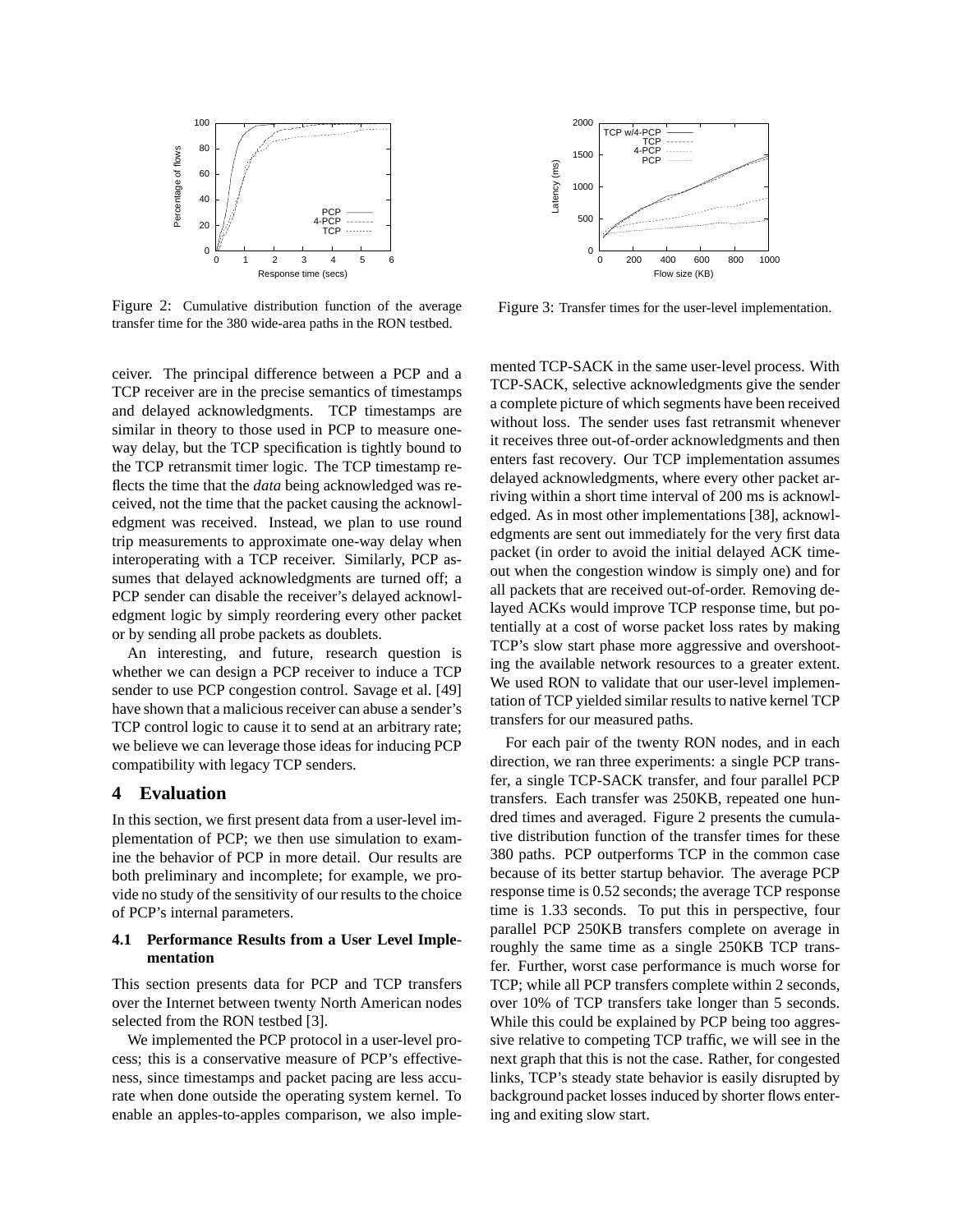

Figure 4: Performance of TCP, PCP and fair queueing. File transfer time includes connection setup. Bottleneck bandwidth is 40 Mb/s, average RTT is 25 ms, fixed length fbws of 250 KB. Fair queueing and PCP suffer no packet loss; the corresponding lines in the loss rate graph overlap with the x-axis.



Figure 5: Performance of TCP and PCP through a bottleneck router that implements fair queueing. Bottleneck bandwidth is 40 Mb/s, average RTT is 25 ms, fixed length flows of 250 KB. Fair queueing and PCP suffer no packet loss.

In Figure 3, we examine the behavior of PCP and TCP as a function of flow size, for a single pair of nodes. The TCP behavior is dominated by slow start for small transfers, and steady state behavior for large transfers; since this path has a significant background loss rate caused by other TCP flows, TCP is unable to achieve more than 5Mb/s in steady state. By contrast, PCP is able to transfer large files at over 15Mb/s, without increasing the background loss rate seen by TCP flows. To show this, we ran four parallel PCP transfers simultaneously with the TCP transfer; the TCP transfer was unaffected by the PCP traffic. In other words, for this path, there is a significant background loss rate, limiting TCP performance, despite the fact that the congested link has room for substantial additional bandwidth.

While some researchers have suggested specific modifications to TCP's additive increase rule to improve its performance for high bandwidth paths, we believe these changes would have made little difference for our tests, as most of our paths have moderate bandwidth and most of our tests use moderate transfer sizes. Quantitatively evaluating these alternatives against PCP is future work.

### **4.2 Simulation Results**

We next use simulation to examine PCP's behavior in more detail. We chose not to use ns-2 for our simulations as it tends to be slow and scales poorly with the number of nodes or flows in the system. Using our own simulator also enabled us to reuse the same code for PCP and TCP that we ran on RON. Recall that we validated our TCP implementation against the TCP in the RON kernel.

For comparison, we also implemented centralized fair

queueing [14] in oursimulator. This mechanism achieves near-perfect isolation and fairness by scheduling packets from active flows in a bit-sliced round robin fashion. Given such a centralized router mechanism, it is possible for endpoints to infer their fair share by sending a pair of back to back packets, and observing their separation upon reception [35]. We model a fair-queueing system where the router also assists the endpoint in determining the optimal sending rate in the following manner. The endpoint transmits a control packet every RTT, and the router tags this packet with the flow's fair bandwidth allocation and the current queue for the flow. The endpoint simply sends at its fair share rate while compensating for queue buildups resulting from dynamic changes in the number of flows. While the resulting design might be difficult to realize in practice as it requires the router to communicate multiple bits of congestion information to the endpoint, it is intended as a bound on what is possible.

#### **4.2.1 Impact of Varying Offered Load**

We begin by evaluating the effect of varying load on the performance of our proposed algorithm and its alternatives. We consider a simple topology with a single bottleneck shared by many competing flows. The bottleneck bandwidth is 40 Mb/s and is shared by a hundred source-destination pairs. We model the bottleneck router as a FIFO drop-tail router for TCP and PCP flows. The buffering at the bottleneck is set to the bandwidth delay product. The round trip times for the source-destination pairs are uniformly distributed from 15 ms to 35 ms. We simulate fixed-length flows of 200 packets of size 1250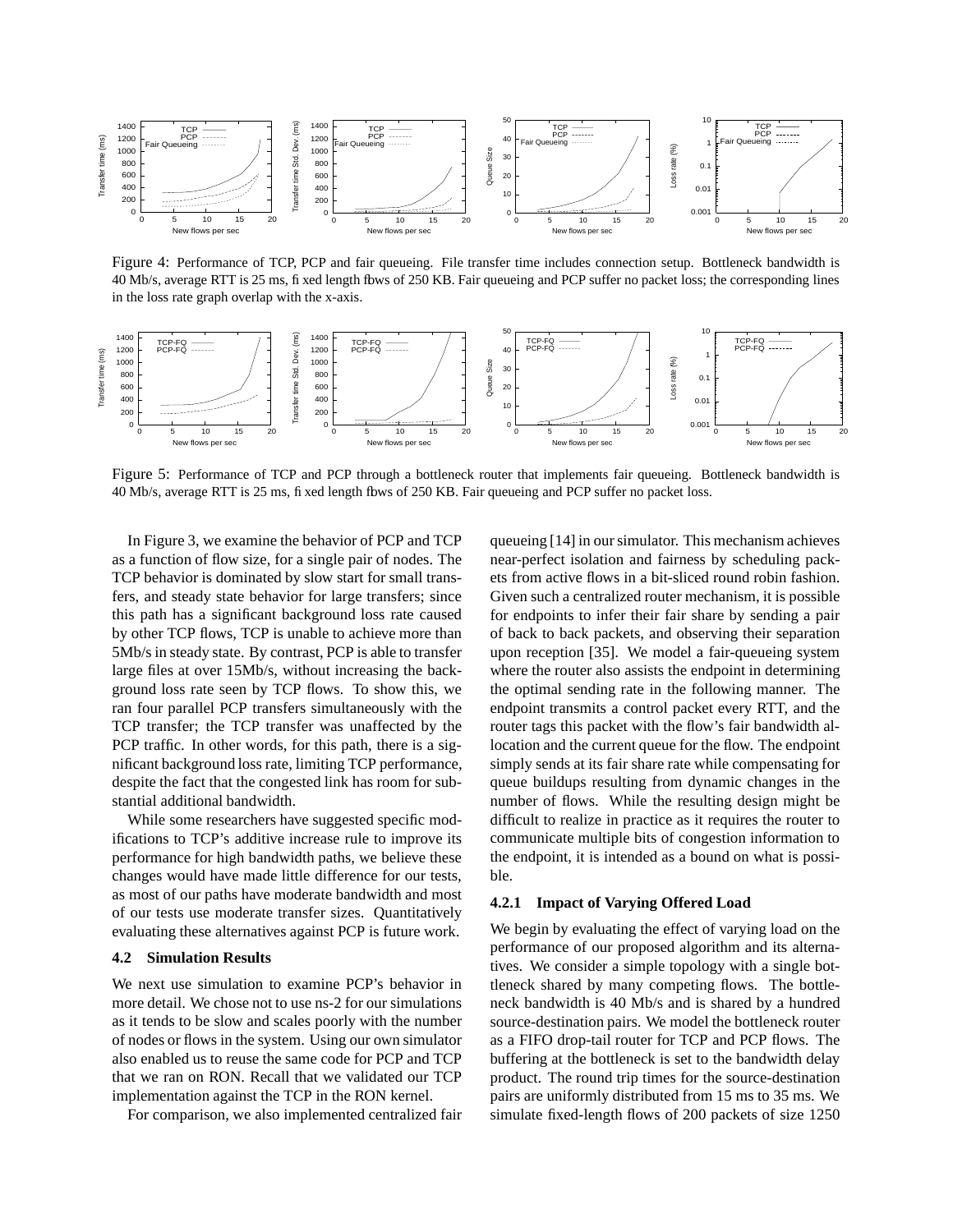

Figure 6: Performance when flow lengths and inter-arrival times are Pareto distributed. Mean flow length is 250 KB, bottleneck bandwidth is 40 Mb/s, and average RTT is 25 ms. Note that the standard deviation plot is depicted on a different scale due to the higher variances caused by Pareto-distributed fbw lengths. Fair queueing and PCP suffer no packet loss.



Figure 7: Performance with synchronized start of fbws. Flow length is 250 KB, bottleneck bandwidth is 40 Mb/s, and average RTT is 25 ms. Fair queueing suffers no packet loss.

bytes each (resulting in an overall flow size of 250 KB). We vary the arrival rate of new flows to control the offered load to the system. The flow arrivals are randomized, using a Poisson arrival process, to avoid synchronization artifacts and to simulate varying load conditions, but the mean arrival rate is fixed based on the desired level of load.

The simulation parameters for this and the following experiments were chosen to be illustrative; they are not intended to be representative. For instance, instead of using a mixture of flow sizes as with real workloads, we typically use fixed size flows so that we can compare mean response times.

Figure 4 presents the variation in key performance characteristics as we increase the offered load from 15% to about 90% of bottleneck capacity. Since each flow offers 250 KB or 2 Mb of load, three new flows per second implies an offered load of 6 Mb/s or 15% of bottleneck capacity. We measure the response time to complete each transfer, including the cost of connection establishment. We also report the variability in response time (fairness), the queue size at the bottleneck, and the average loss rate at the bottleneck.

The results show that PCP has better response time than TCP and exhibits smaller variations in response time. PCP's response time is close to that of fair queueing. For low load conditions, PCP adds about two roundtrip delays to fair queueing as it probes for available bandwidth before ramping up to the sending rate. At high load, PCP continues to perform well, ensuring that the bottleneck is kept busy; PCP keeps queues small while holding down average response time. Across the spectrum of load conditions, PCP keeps queue sizes lower than TCP, and has no packet loss even at high loads. Even at moderate loads, packet losses can dramatically penalize specific TCP flows [12]; PCP avoids this effect.

# **4.2.2 TCP and PCP over Fair Queueing Routers**

We next study the performance of TCP and PCP flows when they are transmitted through routers that implement fair queueing. Our goal is to show that PCP is compatible with and benefits from general-purpose network enforcement. Others have argued for TCP-specific rules for penalizing misbehaving endpoints [20], but we argue that this unnecessarily constrains the choice of end host algorithm.

In theory, fair queueing is neutral to the choice of endpoint congestion control algorithm. An endpoint that sends faster than its fair share will build up queues and cause packet loss, but only to its own packets. However, the inefficiency imposed by TCP slow start has no benefit if the bottleneck resource is fair queued, but the endpoint has no way in general of knowing how the network is being managed.

We use the same simulation parameters as those used in the previous experiment, but substitute the FIFO droptail router with a fair-queued router. Figure 5 shows that PCP benefits from fair queueing, with lower response time variance even at high loads. Bandwidth probes initiated by arriving PCP flows are allowed to succeed due to the isolation of flows by the fair-queued router. TCP, on the other hand, performs slightly worse with fair queueing. When a TCP flow exceeds its fair share of router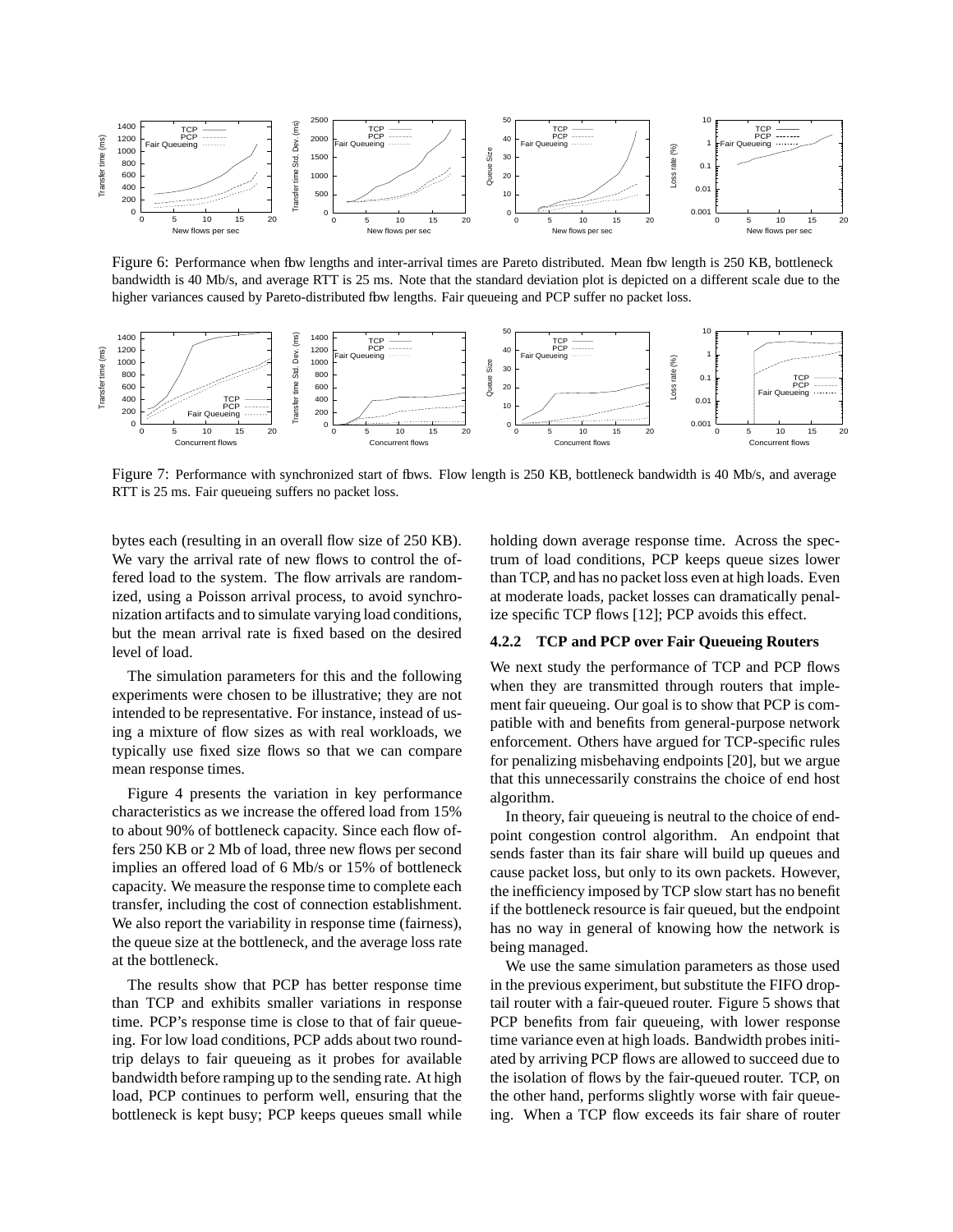

Figure 8: Effect of varying bottleneck bandwidth. Average RTT is 25 ms, fbw lengths are 250 KB, and interarrival times are set to operate the system at 60% load. Fair queueing and PCP suffer no packet loss.



Figure 9: Effect of varying round-trip time. Bottleneck bandwidth is 40 Mb/s, fbw lengths are 250 KB, and interarrival times are set to operate the system at 60% load. Fair queueing and PCP suffer no packet loss.

buffer space under loaded conditions, it suffers multiple losses, causing its performance to drop severely; in contrast, a drop-tail router spreads the packet losses more smoothly across all of its flows.

#### **4.2.3 Bursty Traffic Patterns**

We now evaluate the performance of PCP under bursty settings, where the history information might potentially yield incorrect predictions. First, we repeat the experiment from the previous section using a mixture of flow lengths instead of fixed length flows. We retain the mean length of flow to be 250 KB, but vary flow lengths according to a Pareto distribution with shape 1.25. We also set inter-arrival times to follow a Pareto distribution with shape 1.2. These parameters model self-similar traffic observed in real traces. Figure 6 plots the results. PCP provides performance close to router-based control in this case.

We next evaluate the different protocols when a number of concurrent flows are repeatedly started together resulting in synchronized transfers. In addition, we artificially rig PCP's history mechanism to always provide the estimate that all of the bottleneck bandwidth is available to each flow. By initiating multiple flows simultaneously with this estimate, we intend to evaluate PCP's performance when the history mechanism provides grossly inaccurate estimates. Figure 7 depicts the results as we vary the number of synchronized flows, each transferring 250 KB through our base configuration comprising of a 40 Mb/s bottleneck and 25 ms average RTT. Since the flow start times are synchronized, the TCP flows enter slow-start phase together. When the number of concurrent TCP flows is six or more, their combined ramp-up during slow-start results in filling up the router queue and causes a large number of packet losses. PCP also suffers from packet loss due to inaccurate history information, most of which occurs during the first RTT after transitioning to a high sending rate. But the sending rate is throttled in the subsequent round-trip as the PCP sender performs rate compensation in response to increased inter-packet gaps and one-way delays.

#### **4.2.4 Impact of Varying Simulation Parameters**

We then perform sensitivity analysis to study the effect of varying the parameters of the topology. Figure 8 presents the various metrics as the bottleneck bandwidth is varied. The rate of flow arrivals is set such that the offered load to the system is 60% of the bottleneck capacity for the various runs of the experiment. At lower capacities, TCP's slow-start phase overruns the available bandwidth resources, causing packet loss storms, resulting in substantial back-off and increased transfer times. TCP's transfer time performance levels out with increasing bandwidth, but never approaches the performance of PCP due to the  $O(\log n)$  overhead associated with the startup phase.

Figure 9 illustrates the performance of various flows through our base configuration of a 40 Mb/s bottleneck router as we vary the round-trip latency of the flows. We again consider fixed-size flows of length 250 KB, and we also fix the offered load at 60% (twelve new flows per second for this configuration). The average roundtrip latency is varied from 5ms to 100ms, and the buffer space is set to the corresponding bandwidth-delay product for each run. At small RTTs, TCP flows tend to blow out the small router queues rather quickly, while at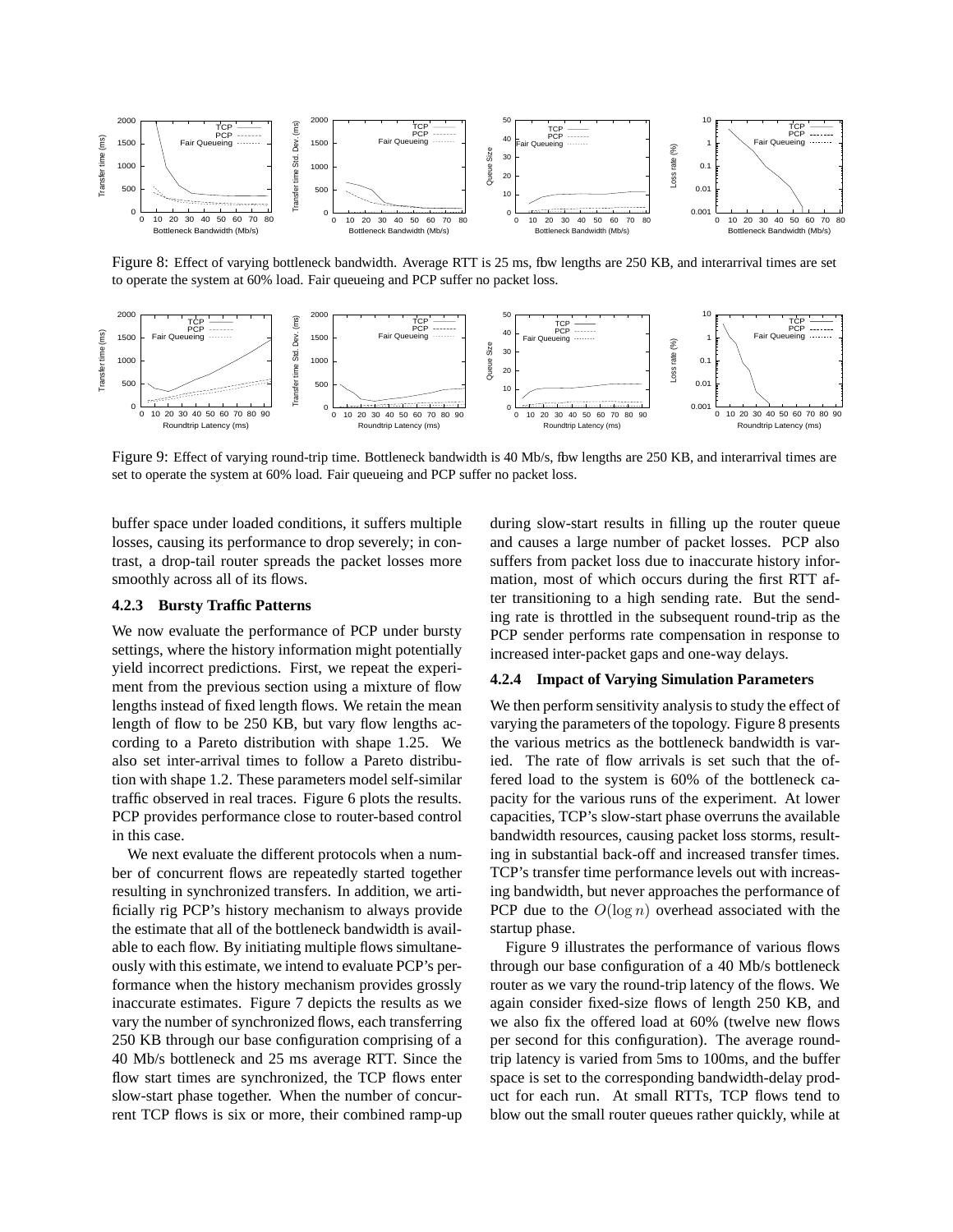high RTTs, the  $O(\log n)$  slow-start overhead translates to much higher transfer times. PCP flows track the performance of fair queueing under all RTT conditions.

We also study performance as we vary the mean flow length. Figure 10 graphs the various performance metrics as we vary the flow size and correspondingly vary the arrival rate in order to fix the offered load at 60%. As we study the performance of TCP flows, we observe a tradeoff between two competing phenomena. As we increase the flow lengths, the initial slow-start overhead is amortized over a larger transfer. The resulting efficiency is however annulled by increased loss rates as there are a sufficient number of packets per flow for TCP to overrun buffer resources during the slow-start phase.

#### **4.2.5 Impact of Transmission Loss**

Finally, we evaluate the impact of transmission loss on the response time for the different protocols. We consider transmissions with an average RTT of 25 ms and subject the packets to a constant loss rate, independent of the load in the system. Figure 11 graphs the results. The response time for TCP blows up with increased loss rates, since TCP interprets losses as signals of congestion. PCP and fair queueing can tolerate losses without suffering a substantial increase in response times. In PCP, when a loss is detected, either through a timeout or by the presence of acknowledgments for subsequent messages, the packet is scheduled for retransmission for the next available time slot based on the current paced transmission rate.

### **5 Related Work**

As we have noted, many of the elements of PCP have been proposed elsewhere; our principal contribution is to assemble these ideas into a system that can emulate the efficiency of network-based congestion control.

Our work on PCP is inspired in many ways by Ethernet arbitration [8]. PCP, like Ethernet, is designed to perform well in the common case of low load, with high load stability and fairness an important but secondary concern. Ethernet's lack of stability and fairness in certain extreme cases yielded much followup work within the academic community, but Ethernet's common case performance and simplicity was sufficient for it to be wildly successful in practice.

Our work also closely parallels the effort to define algorithms for endpoint admission control [11, 23, 33, 17, 7]. In these systems, endpoints probe the network to determine if a fixed-rate real-time connection can be admitted into the system with reasonable QoS guarantees and without disrupting previously admitted connections. As with our work, this research demonstrated that endpoints can effectively emulate centralized resource management. Nevertheless, there are significant differences with our work. First, real-time connections have fixed bandwidth demands and are relatively long-running; hence, probes were run only at connection setup, and it was not necessary to make them particularly efficient. For example, Breslau et al. suggest that probes should use TCPlike slow start to determine if there is sufficient capacity for the connection [11]. Our system is designed to allow probes to be short and precise. With endpoint admission control, once the connection is started, no further adaptation is needed; by contrast, dynamic adaptation is clearly required for efficient and fair congestion control.

Another major area of related work is the various efforts to short-circuit TCP's slow start delay for moderatesized connections. Typically, these systems use some form of rate pacing for the initial (large) window, but revert to TCP-like behavior for steady state. This allows these systems to be mostly backwardly compatible with existing TCP implementations. As we have argued, however, determining the available bandwidth along a network path is easiest when network traffic is designed to be smooth and well-conditioned. For example, TCP Swift Start [43] uses an initial burst of four packets to measure the physical (not available) capacity of the network path. The hosts then set their initial window to be a fixed fraction (e.g. 1/8th) of the physical capacity. If the bottleneck has significant unused bandwidth, this works great, but it can theoretically create persistent congestion if the rate of arriving flows is greater than the fixed fraction can support. TCP Fast Start [42] and the MIT Congestion Manager [6] use history to guide the selection of the initial congestion window and other TCP parameters; however, their approach only works for nearly simultaneous connections to the same destination.

Similarly, several previous efforts have proposed using delay information, rather than packet loss, to guide congestion control. An early example of this was the packet pair algorithm, using the delay spread from back to back packets to measure the bottleneck bandwidth through a fair-queued router [35]. Packet pair does not perform well with FIFO queues, however, as all endpoints would send at the maximum capacity of the link. Two more recent examples are TCP Vegas [10] and FastTCP [31]. The motivation in each case was to improve steady state TCP performance. As we have argued, many TCP transfers never reach steady state on today's networks.

Finally, we use many individual pieces of technology developed in other contexts. XCP was the first to show that separate mechanisms could be used to provide efficiency and eventual fairness in a congestion control algorithm [32]. In XCP, routers allocate resources to flows without keeping per-flow state. If there is idle capacity, flow rates are rapidly increased without regard to fairness; eventual fairness is provided as a background additive increase/multiplicative decrease process applied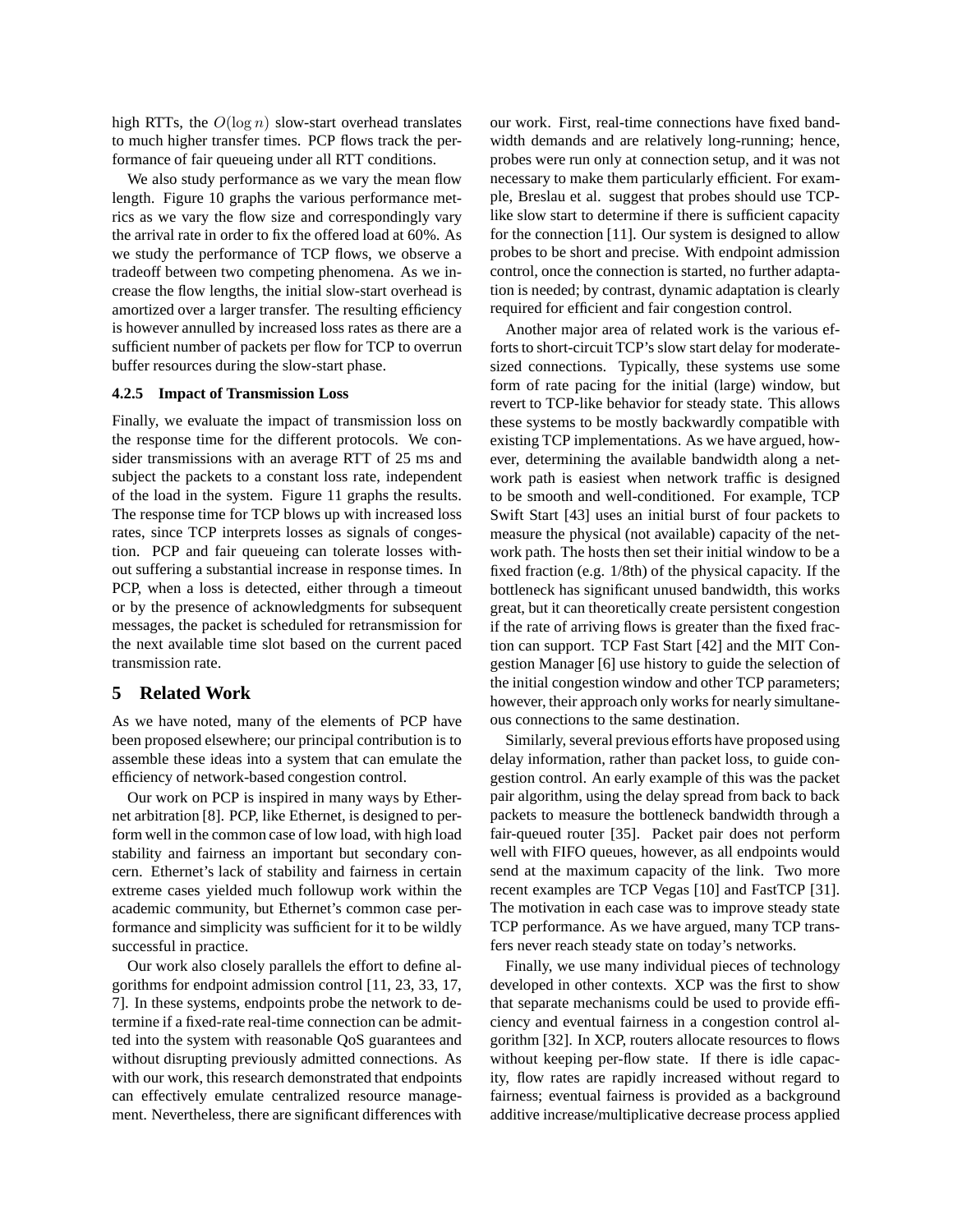

Figure 10: Effect of varying fbw size. Bottleneck bandwidth is 40 Mb/s, average RTT is 25 ms, and interarrival times are set to operate the system at 60% load. Fair queueing and PCP suffer no packet loss.



Figure 11: Performance over a lossy channel. Bottleneck bandwidth is 40 Mb/s, average RTT is 25 ms, fbw lengths are 250 KB, and interarrival times are set to operate the system at 60% load. Fair queueing and PCP suffer no congestion packet loss.

to all flows. We directly leverage their approach in our work; in fact, we initially started our effort to investigate whether we could achieve the efficiency of XCP without router support. Similarly, Jain and Dovrolis show how to efficiently measure the available bandwidth (capacity less utilization) of an Internet path, by successively probing the path with faster and faster rates until measured delays start increasing [29]. We use a version of their technique, with two principal differences. Their motivation was to measure Internet paths; ours is congestion control. Thus, we carefully meter our probe rates, to ensure that they usually succeed; Jain and Dovrolis attempt to drive the network to the point where the probe starts causing congestion. Their work is also complicated by the fact that TCP traffic is particularly bursty at short time-scales, requiring much longer measurements than in our system. By ensuring that all traffic is paced, we can use shorter and more precise probes. Finally, we note that rate pacing has been proposed as a way to speed TCP startup [42, 43, 28]; if the TCP congestion control variables can be measured or predicted, pacing can provide a way to smooth the initial flight of traffic. We build on this work by using rate pacing throughout the lifetime of a connection, to provide high resource utilization with low delay variance. Earlier work has shown that this form of complete rate pacing interacts poorly with TCP dynamics, by delaying the onset of congestion [1]. In our system, however, the fact that competing flows use rate pacing allows an endpoint to quickly and accurately find if there is available capacity, avoiding the need to drive the resource to overload to determine its resource limits.

# **6 Conclusion**

We have presented the design, implementation and evaluation of PCP, a novel architecture for distributed congestion control with minimal router support. By using short, paced, high-rate bursts, PCP is able to quickly converge to the desired bandwidth in the common case of lightly loaded links with good history. Although our results are somewhat preliminary, we have demonstrated that our approach can significantly outperform TCP, and approach optimal, for response time, loss rate, queue occupancy, and fairness. We believe PCP's combination of techniques shows great promise as a distributed resource allocation mechanism for modern networks.

#### **Acknowledgments**

We thank our shepherd Bryan Lyles and other NSDI reviewers for their comments on this paper. We also thank Dave Andersen for providing us access to the wide-area RON testbed.

# **References**

- [1] A. Aggarwal, S. Savage, and T. Anderson. Understanding the Performance of TCP Pacing. In *Proc. IEEE INFOCOM 2000*, Mar. 2000.
- [2] A. Akella, S. Seshan, and A. Shaikh. An Empirical Evaluation of Wide Area Internet Bottlenecks. In *Proc. Internet Measurement Conference*, pages 101–114, Miami Beach, FL, Oct. 2003.
- [3] D. Andersen, H. Balakrishnan, F. Kaashoek, and R. Morris. Resilient Overlay Networks. In *Proc. 18th SOSP*, 2001.
- [4] The ATM Forum Traffic Management Specification Version 4.0, 1996.
- [5] H. Balakrishnan, V. Padmanabhan, S. Seshan, and R. Katz. A Comparison of Mechanisms for Improving TCP Performance